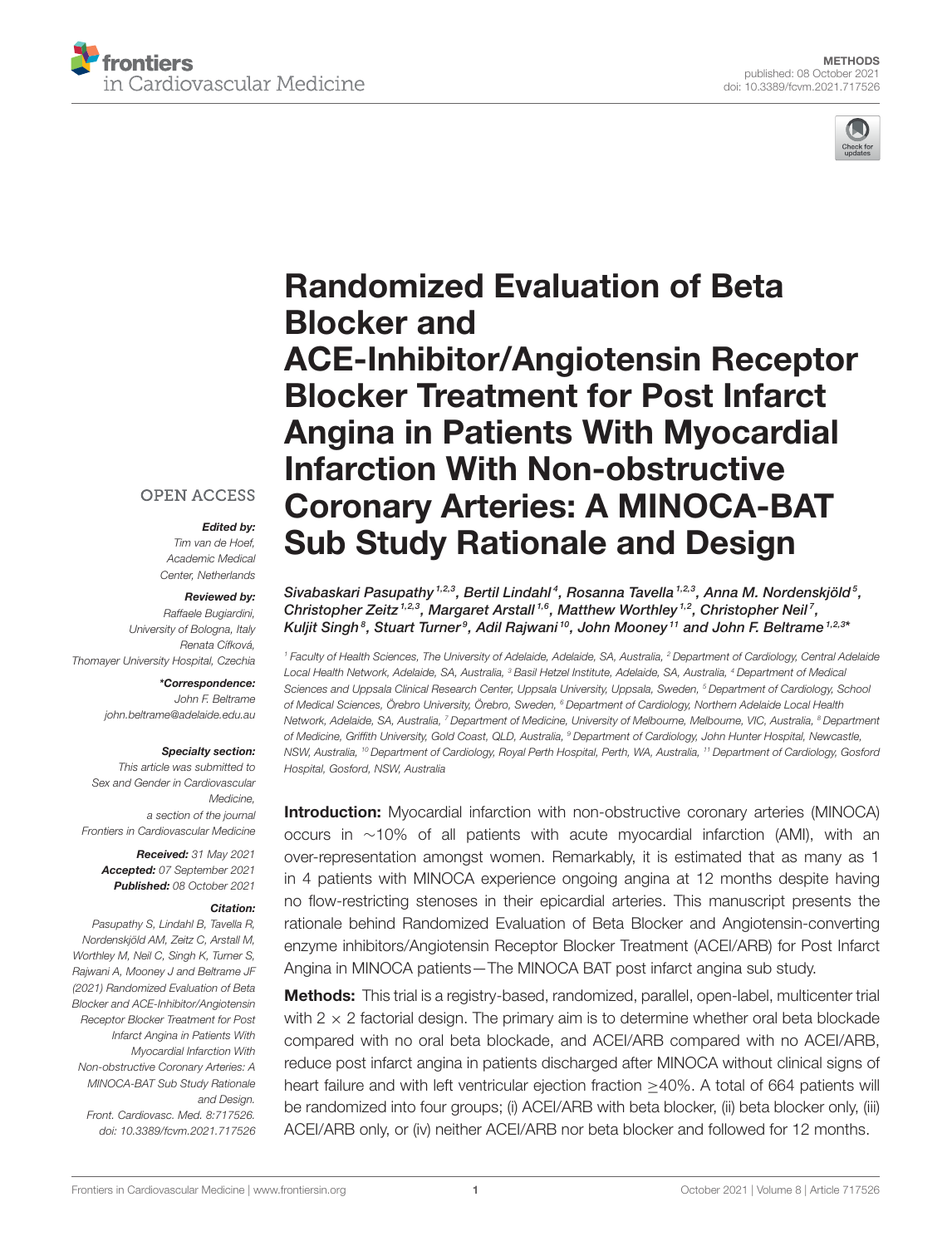**Results:** The trial is currently recruiting in Australia and Sweden. Fifty six patients have been recruited thus far. Both sexes were equally distributed (52% women and 48% men) and the mean age was  $56.3 \pm 9.9$  years.

**Conclusions:** It remains unclear whether conventional secondary preventive therapies are beneficial to MINOCA patients in regard to post infarct angina. Existing registry-based literature suggest cardioprotective agents are less likely to be used in MINOCA patients. Thus, results from this trial will provide insights for future treatment strategies and guidelines specific to MINOCA patients.

Keywords: myocardial infarction, coronary angiogram, normal coronary angiography, non-obstructive coronary artery disease (NOCAD), Myocardial Infarction with Non Obstrucrive Coronary Arteries (MINOCA)

### INTRODUCTION

Myocardial Infarction with Non-Obstructive Coronary Arteries (MINOCA) refers to patients presenting with acute myocardial infarction (AMI) without angiographically evident obstructive (defined as ≥50% diameter stenosis) coronary artery disease (CAD). The reported prevalence of MINOCA has been between 5 and 14% with most recent large AMI registries reports ∼10% of AMI population identified as MINOCA [\(1\)](#page-5-0). Compared to conventional AMI patients (AMI with obstructive CAD– MICAD), MINOCA patients are more likely be females, younger and have fewer cardiovascular risk factors [\(2\)](#page-5-1). The underlying pathophysiological mechanisms are poorly understood in these patients, although several different ischemic mechanisms have been proposed including plaque disruption, coronary artery spasm, microvascular dysfunction, thromboembolism, and coronary dissection [\(3\)](#page-5-2). Furthermore, short- and long-term prognosis of MINOCA patients is comparatively more favorable than those with MICAD and worse as compared to the general population [\(4,](#page-5-3) [5\)](#page-5-4). Moreover, Grodzinsky et al. [\(6\)](#page-5-5) compared the post-MI angina and health status during the MI hospitalization and at 1, 6, and 12-months following MI using the Seattle Angina Questionnaire (SAQ) between MINOCA and those with MICAD. MINOCA patients had a high prevalence of angina during follow-up, with one in four patients reporting angina at 1 year after MI. In addition, MINOCA patients also reported worse disease-specific and generic health status at 12 months post-MI, including worse quality of life due to angina and lower satisfaction with the treatment of their angina [\(6\)](#page-5-5).

Regarding medical management of these patients, clinical registry based studies suggest MINOCA patients are often less likely to receive secondary preventive medications when compared to MICAD patients [\(7](#page-5-6)[–9\)](#page-5-7). However, studies have reported benefits of ACEI/ARB therapy [\(10](#page-5-8)[–13\)](#page-5-9), statin therapy [\(11,](#page-5-10) [14\)](#page-5-11), and beta blocker [\(15\)](#page-5-12) therapy in MINOCA. In particular, Lindahl et al. [\(13\)](#page-5-9) using data from the Swedish Web-system for Enhancement and Development of Evidence-based care in Heart disease Evaluated According to Recommended Therapies (SWEDEHEART) registry of 9,136 MINOCA patients showed that 24% experienced a Major Adverse Coronary Events (MACE) during a mean follow-up period of 4.1 years. The MACE components included a mortality of 13.4%, non-fatal MI in 7.1%, non-fatal stroke in 4.3%, and heart failure hospitalization in 6.4%. In propensity score matched comparisons, there was a significant 18% reduction in experiencing a MACE with Angiotensinconverting enzyme inhibitors/Angiotensin Receptor Blocker Therapy (ACEI/ARB) and a non-significant 14% trend with the use of beta-blockers, compared with respective control groups [\(13\)](#page-5-9). This observational data is being evaluated in an international multicenter, randomized, controlled, open-label clinical study assessing the impact of ACEI/ARB and/or beta blockers on MACE, with the study methods recently published [\(16\)](#page-5-13). This manuscript details the methods used in the **MINOCA BAT Post Infarct Angina sub-study**, which is embedded within the MINOCA BAT Trial utilizing its infrastructure to investigate the post-infarct anti-anginal benefit of Beta Blocker and ACEI/ARB in MINOCA patients.

## **METHODS**

MINOCA-BAT Post-infarct angina trial is a prospectively designed sub-study of the MINOCA-BAT trial; an investigatorinitiated, registry-based, pragmatically designed, international, multicenter, open-labeled,  $2 \times 2$  factorial design, randomized controlled trial (RCT) evaluating the impact of beta-blockers and/or ACEI/ARB on MACE. In the Post-infarct angina substudy, the impact of these therapies on health outcomes will be evaluated. Recruitment has commenced in Australia and Sweden with funding obtained from local sources, including the not-for-profit The Hospital Research Foundation in Australia and the Swedish Government's Swedish Research Council in Sweden. The intention to treat principle will be applied to analyze the study outcomes. The study is currently recruiting in Australia and Sweden.

The primary aim of this study is to determine whether oral beta-blocker and/or ACEI/ARB in patients with MINOCA and LV-EF  $\geq$  40% without clinical signs of heart failure impacts on post-infarct angina at 12 months, where angina frequency is assessed with SAQ-7. The secondary aims are to determine the impact of these treatment in (i) angina frequency, physical limitation, quality of life and patient satisfaction as scored by the SAQ-7 at 12 months. (ii) health related quality of life by EQ 5D at 12 months and (iii) mental health and depression scored by PHQ at 12 months.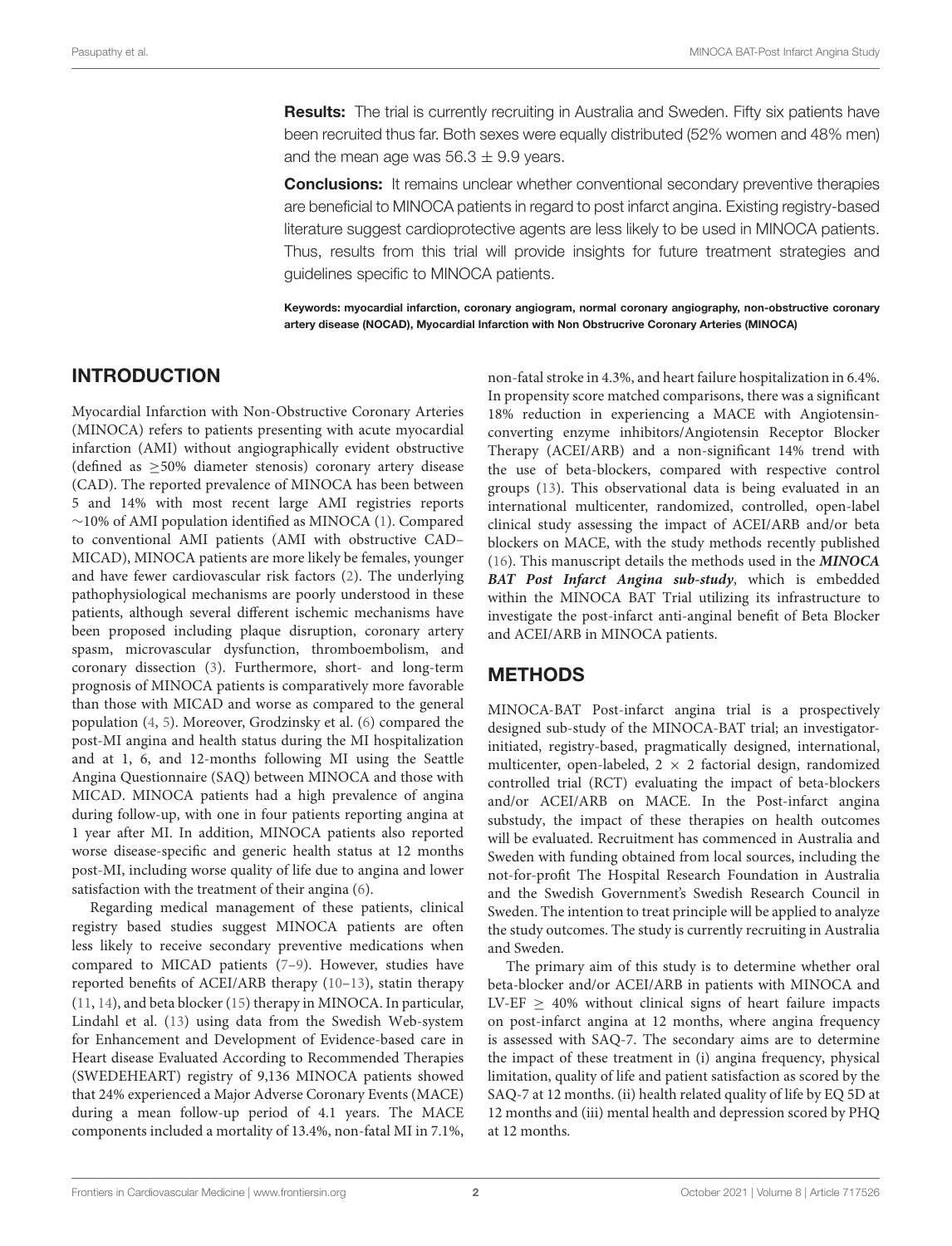#### Definition of MINOCA

The definition of MINOCA has evolved over the years. In this study, utilizing the pragmatic approach, MINOCA is defined as per the European Society of Cardiology working group criteria [\(15\)](#page-5-12). As per contemporary AMI guidelines [\(17\)](#page-6-0), the MINOCA patients should have evidence of myocardial ischemia as the underlying cause for the myocardial injury. Therefore, in this study, efforts are made to exclude non-ischemic and non-cardiac conditions that could mimic the presentation of acute MI such as Takotsubo, Myocarditis, pulmonary embolism, etc.

#### Hypothesis and Study End Points

The hypothesis of this study is treatment with beta blockers and/or ACEI/ARBs will reduce angina frequency in MINOCA patients with preserved LV-EF. The primary endpoint is to assess the angina frequency measured by SAQ-7 at 12 months. Secondary endpoints are health status measurement scores at 12 months as follows: (a) Angina stability, physical limitation, quality of life and patient satisfaction as scored by the SAQ-7. (b) Health related quality of life by EQ 5D. (c) Mental health and depression scored by PHQ 9. The specifics of these instruments are detailed in **[Table 1](#page-2-0)**. Safety endpoints include readmission because for second- or third-degree AV-block, ventricular tachycardia, ventricular fibrillation, hypotension, acute kidney injury, syncope, or need for pacemaker.

#### Inclusion/Exclusion Criteria

Patients above 18 years of age with a clinical diagnosis of MINOCA as shown in **[Table 2](#page-2-1)** with LV-EF ≥40% (assessed by left ventriculography, echocardiography or cardiac magnetic resonance imaging) will be approached to participate in this trial. Patients will be excluded if they have any of the following conditions that may affect their ability to comply with study protocol: pregnancy, prior revascularization treatment (e.g., percutaneous coronary intervention), diagnosis of myocarditis, takotsubo or heart failure, and any known contraindication or new indication or continuation to the study drugs.

<span id="page-2-0"></span>TABLE 1 | Parameters and validity of health-related quality of life instruments.

| Questionnaire | Parameters assessed                                                                                                                                                                                                          | Validation<br><b>References</b> |
|---------------|------------------------------------------------------------------------------------------------------------------------------------------------------------------------------------------------------------------------------|---------------------------------|
| $SAO-7$       | A disease specific questionnaire with 7<br>questions that quantifies the impact of<br>angina on health status of patients.<br>• Physical Limitation (3 items)<br>• Angina Frequency (2 items)<br>• Quality of Life (2 items) | (18)                            |
| $EQ-5D$       | General health related questionnaire with 5<br>questions assessing mobility, self-care,<br>usual activities, discomfort, and<br>depression of patients.                                                                      | (19)                            |
| PhO.9         | Multipurpose questionnaire with 9<br>questions which assist in diagnosing,<br>monitoring, and measuring the severity of<br>depression in patients.                                                                           | (20)                            |

SAQ, Seattle Angina Questionnaire; EQ-5D, EuroQol- 5Dimension; PhQ, Patient Health Questionnaire.

# Study Protocol, Randomization, Participating Countries, and Ethics

This registry based RCT will operate within the established Coronary Angiogram Database of South Australia (CADOSA) and SWEDEHEART (Sweden) Registries, where patients with MINOCA will be readily identified following coronary angiography. Additional sites without the registries will identify patients via their treating cardiology departments. Efforts are encouraged to exclude non-ischemic conditions such as clinically undetected myocarditis prior to randomization. Patients fulfilling the inclusion criteria and without any exclusion criterion will, after signing the informed consent form, be randomized on day 1–30 after index MINOCA. The data collection is performed by trained clinical trial staff. The study timeline overview is shown in **[Figure 1](#page-3-0)**. The study is approved by Central Adelaide Local Health Network Human Research Ethics Committee (HREC/18/CALHN/157) in Australia and by relevant ethics review board in Sweden. ANZCTR Registration: ACTRN12618001858280.

The randomization will be performed in the module using permuted block randomization with 1:1:1:1 ratio, stratified by country. Randomization can be performed at any time day

<span id="page-2-1"></span>

|    | TABLE 2   Definition of MINOCA as described in the MINOCA-BAT Trial (16).                                                                                                                                                                                                                                                                                                                                                                        |  |
|----|--------------------------------------------------------------------------------------------------------------------------------------------------------------------------------------------------------------------------------------------------------------------------------------------------------------------------------------------------------------------------------------------------------------------------------------------------|--|
| 1) | AMI-as per the Universal MI Criteria (17)<br>· Positive cardiac biomarker (preferably troponin) defined as a rise<br>and/or fall in serial levels, with at least one value above the 99th<br>percentile upper reference limit and<br>• Corroborative clinical evidence of infarction evidenced by at least one<br>of the following:                                                                                                              |  |
|    | o Symptoms of ischemia                                                                                                                                                                                                                                                                                                                                                                                                                           |  |
|    | o New/presumed new significant ST-T changes or left bundle branch<br>block                                                                                                                                                                                                                                                                                                                                                                       |  |
|    | o Development of pathological Q waves                                                                                                                                                                                                                                                                                                                                                                                                            |  |
|    | o Imaging evidence of new loss of viable myocardium or new regional<br>wall motion abnormality                                                                                                                                                                                                                                                                                                                                                   |  |
|    | o Intracoronary thrombus evident on angiography or at autopsy                                                                                                                                                                                                                                                                                                                                                                                    |  |
| 2) | Non-obstructive coronary arteries on angiography-defined as the<br>absence of obstructive CAD on angiography (i.e., no coronary artery<br>stenosis $\geq$ 50%), in any major epicardial artery. This include both<br>patients with:<br>• Normal coronary arteries (no stenosis > 30%)<br>• Mild coronary atheromatosis (stenosis $>30\%$ but $<50\%$ )*.                                                                                         |  |
| 3) | No clinically overt-specific cause for the acute presentation: At the time<br>of angiography, the underlying cause of the clinical presentation and<br>myocardial injury is not apparent (e.g., clinically strong suspicion of<br>myocarditis, Takotsubo syndrome <sup><math>\tau</math></sup> , or pulmonary embolism)                                                                                                                          |  |
|    | "In borderline cases where it is difficult to determine visually whether a stenosis is below<br>the 50% cut-off, a fractional flow reserve (FFR) or instaneous wavefress ratio (IFR) may be<br>performed. FFR $> 0.80$ or IFR $> 0.90$ in the stenosis is considered to be non-significant<br>and the patient is possible to include.<br><sup>†</sup> Patients showing (transient) regional wall motion abnormalities (hypokinesia, akinesia, or |  |

dyskinesia) in the left ventricule extending beyond a single epicardial vascular distribution at the initial left ventriculogram or echocardiographic examination are considered to have a strong suspicion of Takotsubo syndrome and should not be included in the MINOCA-BAT trial. If these findings are not present the suspicion of Takotsubo syndrome is not considered strong and the patient can be included in the trial.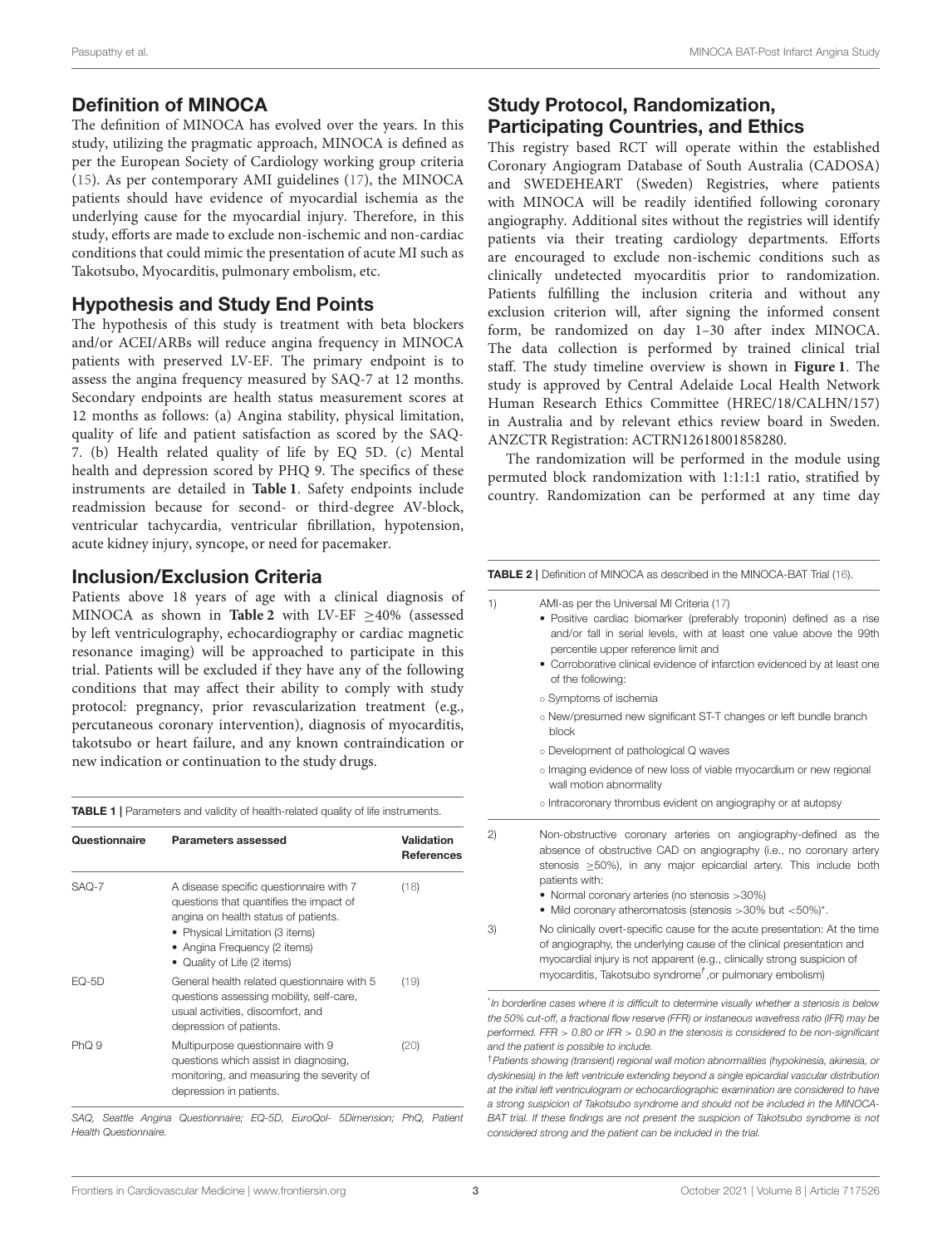

<span id="page-3-0"></span>1–30 after index MI. Patients may be randomized the same day as index AMI, e.g., day 1. The patients will be randomized to either beta blocker alone, ACEI/ARB alone or both beta blocker and ACE/ARB, or neither beta blocker nor ACEI/ARB. If randomized to study drug groups, the investigator will record the agent(s) chosen, the starting dose(s) and target dose(s) planned in the case report form. Control group patients randomized to neither beta blocker nor ACEI/ARB will not receive these study drugs.

Consistent with the pragmatic design and absence of industry support, the study drug class will be specified by the randomization protocol but not the specific agent, which will be determined by local practices. In Australia, the preferred study treatments will be atenolol and perindopril/candesartan, whereas in Sweden it will include bisoprolol/metoprolol and ramipril/enalapril/losartan/candesartan; however, the choice will be at the discretion of the treating clinician. The regional preferred treatments, including initial and target doses are summarized in **[Table 3](#page-3-1)**. At the 6-week follow-up visit, the current dosage of the study treatments will be noted. This visit will be achieved via phone/on-line follow-up. Other therapies will be <span id="page-3-1"></span>TABLE 3 | Preferred study treatments in Australia & Sweden.

|              | Agent                            | Dose                |
|--------------|----------------------------------|---------------------|
| Beta blocker | Atenolol (Australia)             | 25-50 mg daily      |
|              | Bisoprolol (Sweden)              | 5-10 mg daily       |
|              | Metoprolol succinate (Sweden)    | 100-200 mg daily    |
| <b>ACEI</b>  | Perindopril Erbumine (Australia) | 2-8 mg daily        |
|              | Perindopril Arginine (Australia) | $2.5 - 10$ mg daily |
|              | Ramipril (Sweden)                | 5-10 mg daily       |
|              | Enalapril (Sweden)               | 10-20 mg daily      |
| ARB          | Candesartan (Australia)          | 4-16 mg daily       |
|              | Candesartan (Sweden)             | 16-32 mg daily      |
|              | Losartan (Sweden)                | 50-100 mg daily     |
|              |                                  |                     |

at the treating clinician's discretion but will be recorded at the follow-up visits.

Patients will be followed-up by a visit at 4–6 weeks after randomization and then at 12 months. The study commenced with patients enrolled in Australia in January 2019 and in Sweden May 2021. The adherence to the randomized drug(s) will be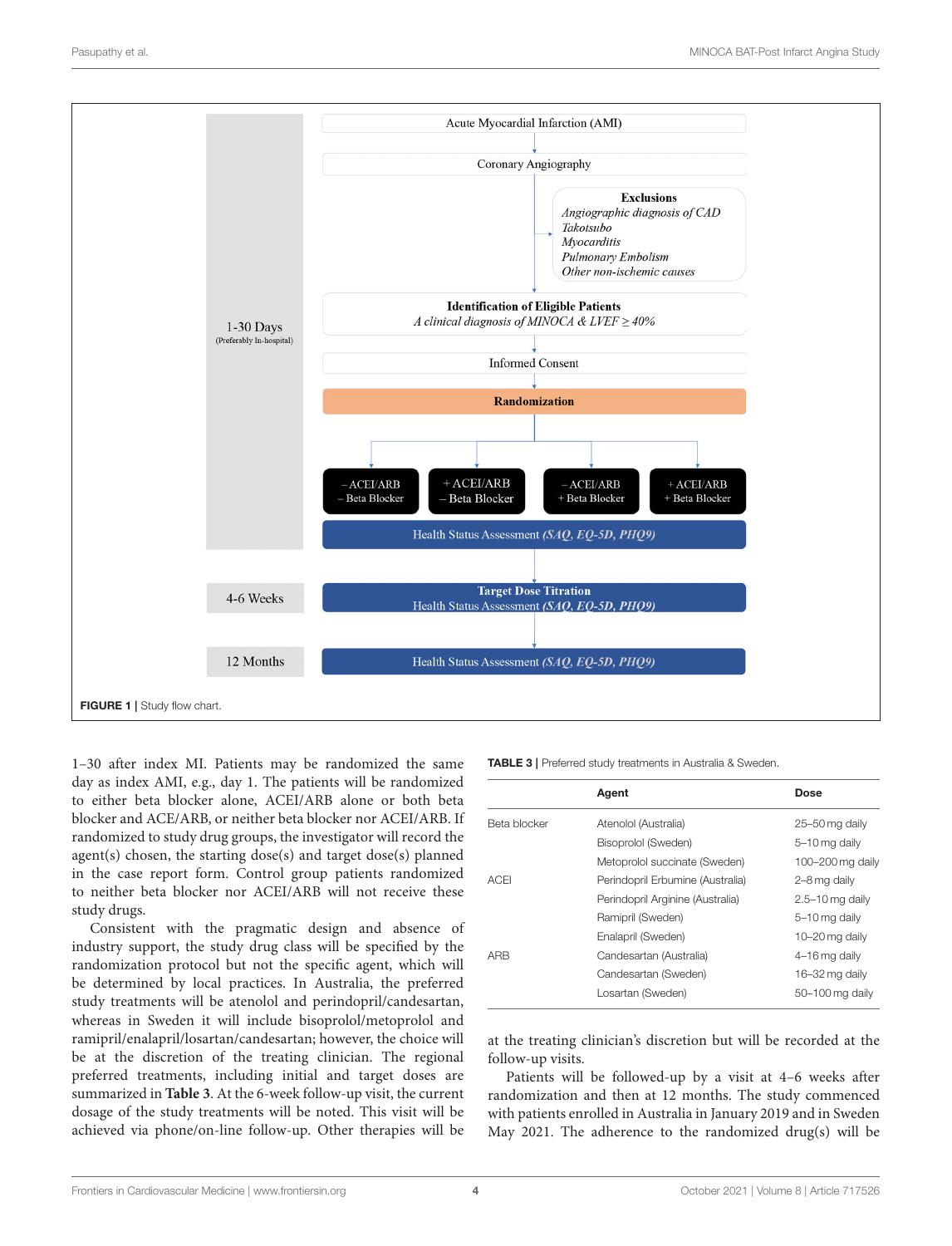assessed at the follow-up visits at 4–6 weeks, and 12 months after randomization.

## **Outcomes**

Randomized patients will be followed regarding angina status, quality of life, mental health status, atrial fibrillation, renal failure, second- or third-degrees AV-block, hypotension, syncope and pacemaker implantation. These will be assessed at baseline, 4– 6 weeks and 12 months, with the primary endpoint be the 12-month angina frequency.

## Safety

The safety data will be extracted directly from patients during follow up and from hospital/medical records or administrative data at the end of follow up. In addition, participants will be queried on any hospital admissions during the follow ups. The study steering committee appointed a data safety monitoring board (DSMB), comprised of three senior clinicians, without any affiliation with the Sponsor, the Coordinating Investigator, or local Investigators and with previous experience of working in a DSMB. The DSMB will oversee the safety of the study drugs and the general execution of the trial on behalf of the trial participants.

# Data Analysis

The data will be inspected graphically to establish normality prior to analysis. To identify potential confounders, chi squared or Student's t-test will be performed, to test the association between demographic or clinical characteristics of the sample at baseline and Angina Frequency as measured by the SAQ. For all endpoints, differences at baseline and 12 months between the beta-blocker treatment groups and the ACEI/ARB treatment groups will be analyzed using a repeated measures ANCOVA, adjusting for potential confounders. In addition, to investigate for trends over time in the SAQ Angina Frequency, score between the treatment groups, using all 4-time points in a mixed model approach. Subjects with missing data will be included in analyses, as data collection at every time point does not need to be adhered to in mixed models. Similar analyses will also be performed for the EQ-5D and PHQ-9.

# Sample Size

The study by Grodzinsky et al. [\(6\)](#page-5-5) reported a post-infarct SAQ angina frequency score of  $85 \pm 21$ , thus, to detect a 20% change in SAQ angina frequency with a power of 0.9 at the alpha 0.05 level, 149 patients/study group are required (i.e., 596 MINOCA patients). Allowing for a 10% dropout then 664 patients will be recruited into this trial. The data collection will continue until the target number is achieved.

# RESULTS

By 12 May 2021, 56 patients have been recruited in the study, 54 in Australia and 2 in Sweden respectively. Men and women were equally distributed (52% women and 48% men) and the mean age was  $56.3 \pm 9.9$  years.

# **DISCUSSION**

MINOCA is now an established clinical entity with heterogenous pathophysiology. Despite being apparent as early as the 80s, the management of these patients has not been addressed. It cannot be assumed that proven therapies in AMI patients with obstructive CAD are effective in MINOCA since (a) AMI pathogenetic mechanisms differ, (b) the prognosis differs with reduced mortality and re-infarction, (c) observational data suggest that some established therapies in MICAD (i.e., dual anti-platelet agents) are ineffective in MINOCA. Accordingly, randomized controlled clinical trials are required to identify the optimal therapy for patients with MINOCA.

# Minoca Bat Trial and Post Infarct Angina Sub Study

The ongoing main MINOCA BAT trial [\(16\)](#page-5-13) will address the impact of ACEIs/ARBs and beta-blockers on MACE (defined as all-cause mortality, readmission because of MI, ischemic stroke, or heart failure) by randomizing ∼3,500 patients with MINOCA. The post-infarct angina sub study will provide insights into the effectiveness of the trial therapies in controlling post-infarct angina, nestled within the construct of the main MINOCA-BAT clinical trial. Since the ischemic pathophysiology in MINOCA may differ to MICAD [i.e., coronary vasospasm, coronary microvascular dysfunction, coronary embolism/thrombosis, or spontaneous coronary artery dissection [\(21\)](#page-6-4) may contribute], then conventional therapies may be ineffective.

Beta-blockers are a well-established anti-anginal agents in patients with obstructive CAD [\(22\)](#page-6-5) and are effective in patients with coronary microvascular dysfunction [\(23\)](#page-6-6); however they may be detrimental in patients with epicardial coronary artery spasm [\(24\)](#page-6-7). Thus, whether their use will prevent/limit the occurrence of post-infarct angina in the heterogenous MINOCA disorder will be a key finding of this study. Furthermore, ACEI have been shown to have anti-anginal effects in patients with coronary microvascular dysfunction [\(25\)](#page-6-8), although their benefits in other coronary vasomotor disorders remains unclear. Hence this study will provide key insights into the impact of blocking beta receptors and inhibiting the reninangiotensin pathway.

# STRENGTH AND LIMITATIONS

The strength of this study is its pragmatic design as it evaluates effects of treatment in a real-world context; a positive result in this study can inform practice because it provides evidence that the treatment/intervention is effective in routine clinical practice. The findings of the study will be limited by (i) the undefined heterogeneity in pathophysiologic ischemic mechanisms—i.e., unable to delineate which patients have coronary spasm, microvascular dysfunction, or other causes of the myocardial infarct; (ii) therapeutic heterogeneity i.e., variability in specific agents and dosages used within the randomized treatment drug classes; (iii) pharmacokinetic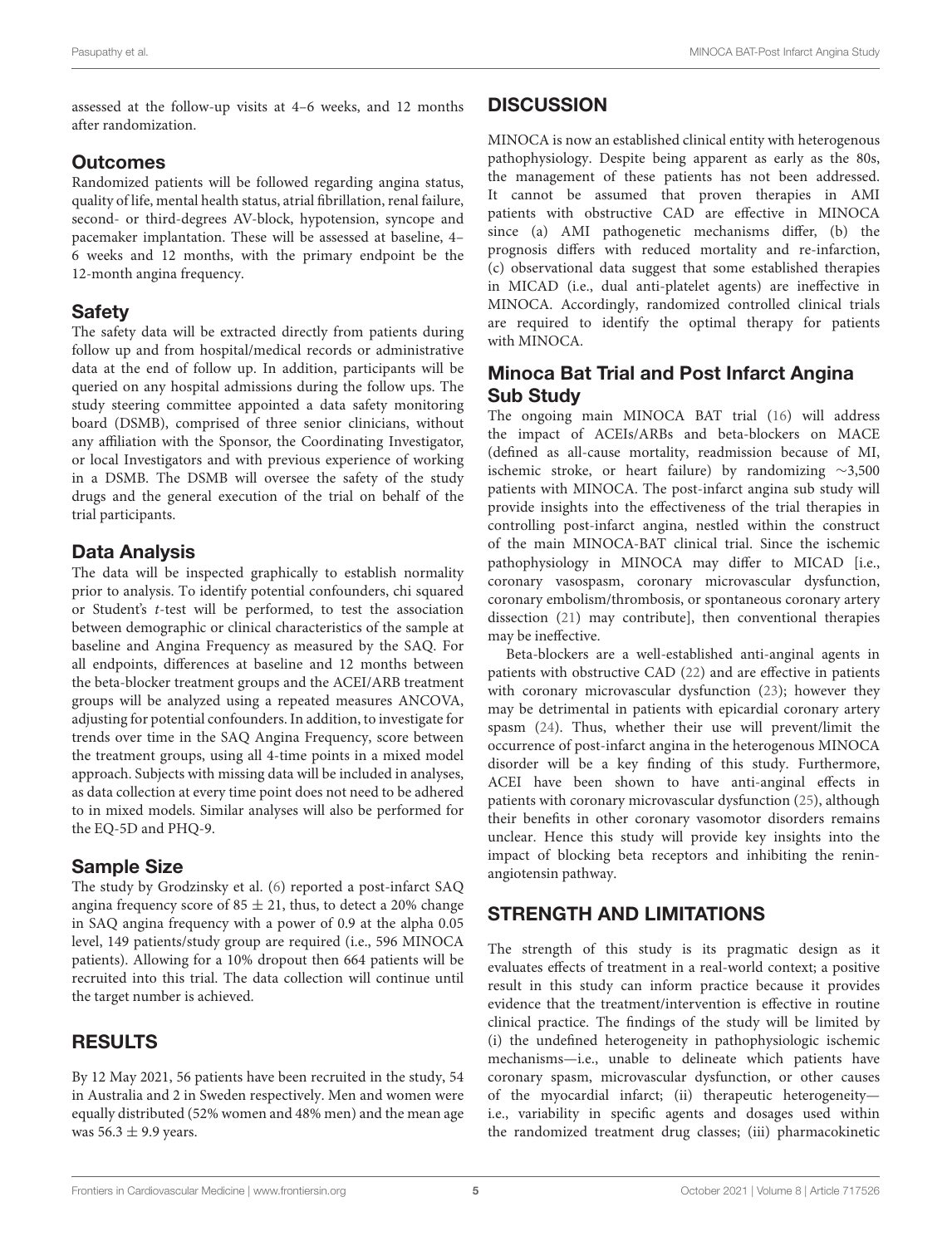heterogeneity of drugs used within the class (iv) open label study design; (v) patients without a predisposition for ongoing angina may be randomized. The impact of some of these prospectively identified limitations will become apparent on the completion of the trial.

## **CONCLUSIONS**

MINOCA patients are less likely to receive cardio-protective therapies and have a significant prevalence of post infarct angina and poor quality of life. There are no clinical trials to date that have examined the benefit of these agents in MINOCA and thus there are no clinical guidelines currently available for the preventive management of these patients. There is a clear need to study these patients post infarct angina management strategies and this study is designed to meet this need.

### DATA AVAILABILITY STATEMENT

The raw data supporting the conclusions of this article will be made available by the authors, without undue reservation.

#### **REFERENCES**

- <span id="page-5-0"></span>1. Najib K, Boateng S, Sangodkar S, Mahmood S, Whitney H, Wang CE, et al. Incidence and characteristics of patients presenting with acute myocardial infarction and non-obstructive coronary artery disease. Catheter Cardiovasc Interv. (2015) 86:S23–7. doi: [10.1002/ccd.26043](https://doi.org/10.1002/ccd.26043)
- <span id="page-5-1"></span>2. Pasupathy S, Air T, Dreyer RP, Tavella R, Beltrame JF. Systematic review of patients presenting with suspected myocardial infarction<br>and nonobstructive coronary arteries Circulation (2015) coronary arteries. 131:861–70. doi: [10.1161/CIRCULATIONAHA.114.011201](https://doi.org/10.1161/CIRCULATIONAHA.114.011201)
- <span id="page-5-2"></span>3. Pasupathy S, Tavella R, Beltrame JF. Myocardial infarction with Nonobstructive Coronary Arteries (MINOCA): the past, present, and future management. Circulation. (2017) 135:1490–3. doi: [10.1161/CIRCULATIONAHA.117.027666](https://doi.org/10.1161/CIRCULATIONAHA.117.027666)
- <span id="page-5-3"></span>4. Eggers KM, Hjort M, Baron T, Jernberg T, Nordenskjöld AM, Tornvall P, et al. Morbidity and cause-specific mortality in first-time myocardial infarction with nonobstructive coronary arteries. J Intern Med. (2019) 285:419–28. doi: [10.1111/joim.12857](https://doi.org/10.1111/joim.12857)
- <span id="page-5-4"></span>5. Williams MJA, Barr PR, Lee M, Poppe KK, Kerr AJ. Outcome after myocardial infarction without obstructive coronary artery disease. Heart. (2019) 105:524– 30. doi: [10.1136/heartjnl-2018-313665](https://doi.org/10.1136/heartjnl-2018-313665)
- <span id="page-5-5"></span>6. Grodzinsky A, Arnold SV, Gosch K, Spertus JA, Foody JM, Beltrame J, et al. Angina frequency after acute myocardial infarction in patients without obstructive coronary artery disease. Eur Heart J Qual Care Clin Outcomes[. \(2015\) 1:92–9. doi: 10.1093/ehjqcco/](https://doi.org/10.1093/ehjqcco/qcv014)  $acv014$
- <span id="page-5-6"></span>7. Smilowitz NR, Dubner R, Hellkamp AS, Widmer RJ, Reynolds HR. Variability of discharge medical therapy for secondary prevention among patients with myocardial infarction with non-obstructive coronary arteries (MINOCA) in the United States. PLoS ONE[. \(2021\) 16:e0255462. doi: 10.1371/journal.pone.](https://doi.org/10.1371/journal.pone.0255462) 0255462
- 8. Choo EH, Chang K, Lee KY, Lee D, Kim JG, Ahn Y, et al. Prognosis and predictors of mortality in patients suffering myocardial infarction with non-obstructive coronary arteries. J Am Heart Assoc. (2019) 8:e011990. doi: [10.1161/JAHA.119.011990](https://doi.org/10.1161/JAHA.119.011990)
- <span id="page-5-7"></span>9. Abdu FA, Liu L, Mohammed AQ, Luo Y, Xu S, Auckle R, et al. Myocardial infarction with non-obstructive coronary arteries (MINOCA) in Chinese

## ETHICS STATEMENT

The studies involving human participants were reviewed and approved by Central Adelaide Local Health Network Human Research Ethics Committee. The patients/participants provided their written informed consent to participate in this study.

## AUTHOR CONTRIBUTIONS

SP wrote the first draft of the manuscript. JB and BL critically revised the manuscript. All authors contributed to manuscript revision, read, and approved the submitted version.

### FUNDING

The Australian study sites are supported by the funding from The Hospital Research Foundation, a not-for-profit organization, which provides research grants to South Australian public hospitals. The grant awarded was entitled The Basil Hetzel Translational Grant 2017. The Swedish Government's Swedish Research Council have contributed to the Swedish part of the study as well as for design and maintenance of the database and the international randomization module (Grant 2017-00478).

patients: clinical features, treatment and 1year follow-up. Int J Cardiol. (2019) 287:27–31. doi: [10.1016/j.ijcard.2019.02.036](https://doi.org/10.1016/j.ijcard.2019.02.036)

- <span id="page-5-8"></span>10. Manfrini O, Morrell C, Das R, Barth JH, Hall AS, Gale CP, et al. Effects of angiotensin-converting enzyme inhibitors and beta blockers on clinical outcomes in patients with and without coronary artery obstructions at angiography (from a Register-Based Cohort Study on Acute Coronary Syndromes). Am J Cardiol. (2014) 113:1628–33. doi: [10.1016/j.amjcard.2014.02.015](https://doi.org/10.1016/j.amjcard.2014.02.015)
- <span id="page-5-10"></span>11. Paolisso P, Bergamaschi L, Saturi G, D'Angelo EC, Magnani I, Toniolo S, et al. Secondary prevention medical therapy and outcomes in patients with myocardial infarction with non-obstructive coronary artery disease. Front Pharmacol. (2019) 10:1606. doi: [10.3389/fphar.2019.01606](https://doi.org/10.3389/fphar.2019.01606)
- 12. Ahn JH, Hyun JY, Jeong MH, Kim JH, Hong YJ, Sim DS, et al. Comparative effect of angiotensin converting enzyme inhibitor versus angiotensin ii type i receptor blocker in acute myocardial infarction with non-obstructive coronary arteries; from the Korea Acute Myocardial Infarction Registry - National Institute of Health. Cardiol J. (2020) 28:738– 45. doi: [10.5603/CJ.a2020.0130](https://doi.org/10.5603/CJ.a2020.0130)
- <span id="page-5-9"></span>13. Lindahl B, Baron T, Erlinge D, Hadziosmanovic N, Nordenskjöld A, Gard A, et al. Medical therapy for secondary prevention and long-term outcome in patients with myocardial infarction with nonobstructive coronary artery disease. Circulation. (2017) 135:1481–9. doi: [10.1161/CIRCULATIONAHA.116.026336](https://doi.org/10.1161/CIRCULATIONAHA.116.026336)
- <span id="page-5-11"></span>14. Kovach CP, Hebbe A, O'Donnell CI, Plomondon ME, Hess PL, Rahman A, et al. Comparison of patients with nonobstructive coronary artery disease with versus without myocardial infarction (from the VA Clinical Assessment Reporting and Tracking [CART] Program). Am J Cardiol. (2021) 146:1–7. doi: [10.1016/j.amjcard.2021.01.015](https://doi.org/10.1016/j.amjcard.2021.01.015)
- <span id="page-5-12"></span>15. Agewall S, Beltrame JF, Reynolds HR, Niessner A, Rosano G, Caforio AL, et al. ESC working group position paper on myocardial infarction with non-obstructive coronary arteries. Eur Heart J. (2017) 38:143– 53. doi: [10.1093/eurheartj/ehw149](https://doi.org/10.1093/eurheartj/ehw149)
- <span id="page-5-13"></span>16. Nordenskjöld AM, Agewall S, Atar D, Baron T, Beltrame J, Bergström O, et al. Randomized evaluation of beta blocker and ACE-inhibitor/angiotensin receptor blocker treatment in patients with myocardial infarction with nonobstructive coronary arteries (MINOCA-BAT): rationale and design. Am Heart J. (2021) 231:96–104. doi: [10.1016/j.ahj.2020.10.059](https://doi.org/10.1016/j.ahj.2020.10.059)